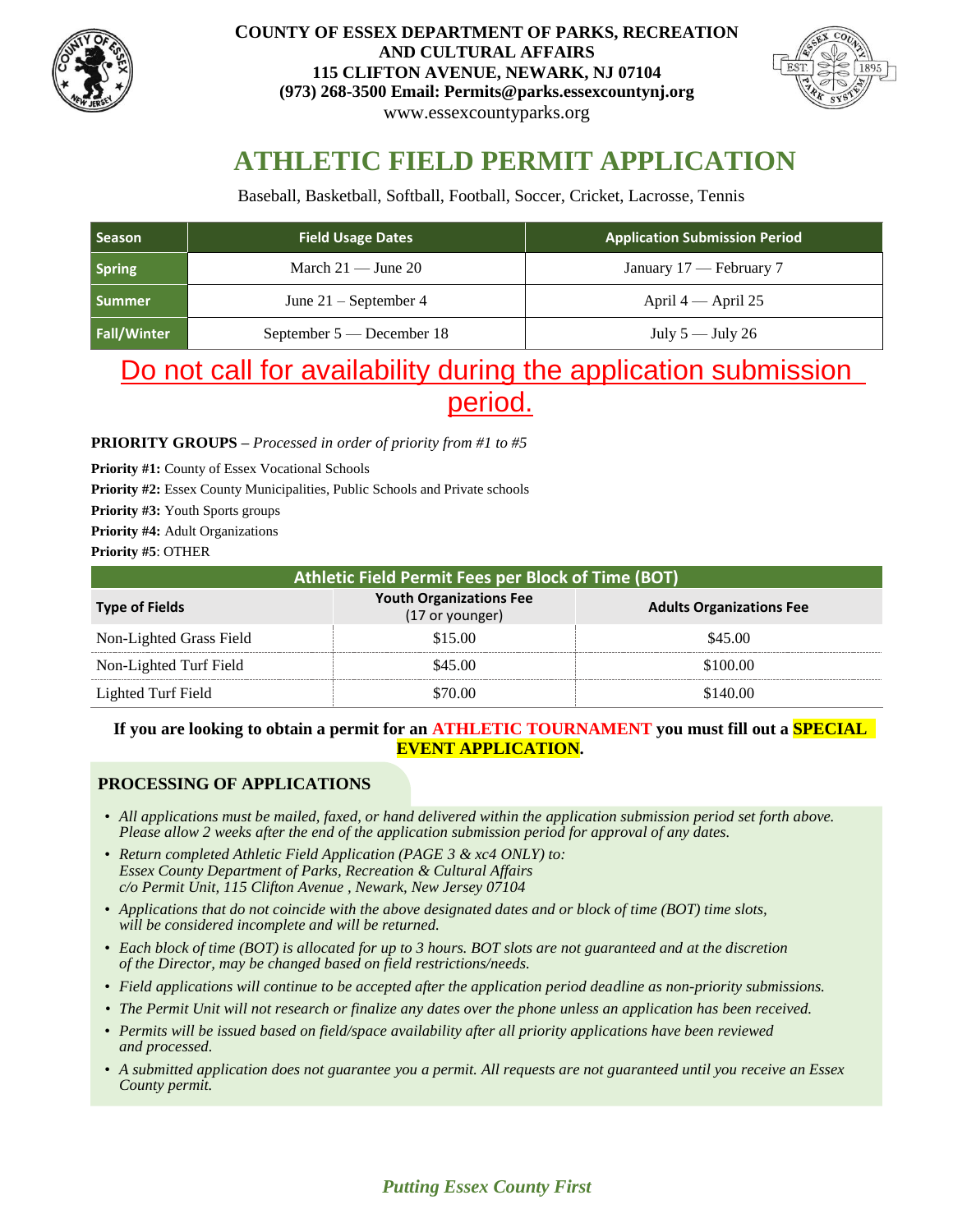



*During the public health emergency stemming from the spread of the coronavirus, the holder of this permit is responsible for compliance with all youth sport guidelines as set forth by the State of New Jersey. It is the permit holder's responsibility to monitor the guidelines as they may change or be updated over the duration of this permit. The County of Essex holds no responsibility for regulation of these guidelines, nor will the County of Essex be liable for the permit holder's failure to comply with these guidelines. The terms and conditions of this permit are subject to change as additional rules and regulations are set forth by the State of New Jersey.*

# **ATHLETIC PERMIT RULES AND REGULATIONS**

- Permit holder is responsible for disposing of trash in dugout, field, and surrounding areas prior to the end of the permitted time slot. Failure to do so will result in a fine.
- No food is permitted on the field area, including sunflower seeds and gum.
- Permit holder is responsible for ensuring that all attendee's parking is in designated areas only, and not on grassy lawns or walkways.
- All fees must be paid in full prior to athletic play/day of field usage.
- During specific seasons and or special events parks may be closed to vehicular traffic. All attendees will be responsible for their own on street vehicular parking
- **Prohibited: ALL ALCOHOLIC BEVERAGES**, glass, containers and bottles.
- Original permit holders must take full responsibility for transferred permit(s).
- **NO METAL SPIKES** allowed on any artificial turf fields.
- Allow at least 2 weeks' field preparation of soccer and football fields after Labor Day.
- The permitted area may be unavailable for an event or a portion thereof because of fire, flood or other emergency over which the park has no control. The Department of Parks because of emergency may find it necessary to cancel, postpone or move the field location. The County of Essex and its agents shall not be liable to indemnify or reimburse the permit holder for any damage or loss arising because of such an emergency action.
- **INSURANCE IS REQUIRED**: Please attach a Certificate of Insurance evidencing general liability of at least \$1,000,000 per occurrence/\$3,000,000 aggregate and naming Essex County as an additional insured. Applicant hereby indemnifies and holds the County harmless from all liability, claims, actions and costs that may arise with the Special Event for which a permit may be granted.
- Inclement Weather Policy: If a permit was not used due to rain or inclement weather, the permit holder MUST notify the Permit Unit within 2 business days of the permit usage date. The Permit Unit will issue a new date, field location and BOT within the same year and season of the unused permit.
- Restroom coverage and opening of locked fields. For dates and fields that do not have building attendants, Permit holders must request coverage 7 days in advance and may be requested for additional fees. The permit holder must pay for building personnel to open and close any field that is locked.
- FAILURE to comply with these rules and regulations and any instructions or directives from Essex County employees and officials may result in a fine and or revocation of your permit/and or forfeiture of payment. Repeated failures will result in permanent denial of permits.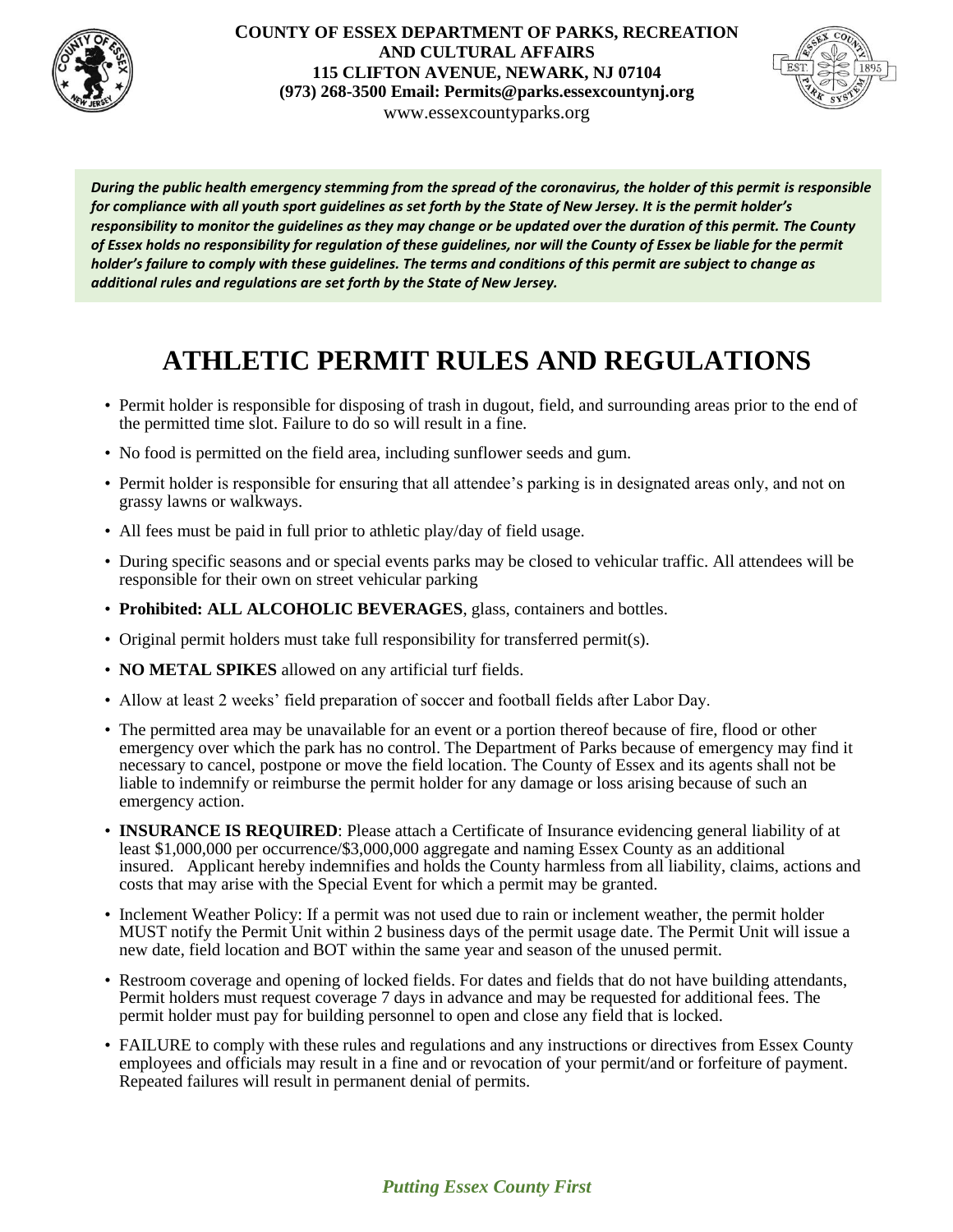



# **~ATHLETIC PERMIT FIELD APPLICATION~**

| <b>Organization Name:</b>                 |            |                       |                                        | <b>Profit:</b> $\square$    | Non-Profit: $\square$ |
|-------------------------------------------|------------|-----------------------|----------------------------------------|-----------------------------|-----------------------|
| <b>Organization Address:</b>              |            |                       |                                        |                             |                       |
| <b>Contact Person Name:</b>               |            |                       |                                        |                             |                       |
| <b>Contact Mailing Address:</b>           |            |                       |                                        |                             |                       |
| <b>Organization Tel #:</b>                | Contact #: | <b>Contact Cell#:</b> | <b>Email:</b>                          |                             |                       |
| <b>Type of Athletic Activity:</b>         |            |                       |                                        | (Check One) Youth $\square$ | Adults $\square$      |
| <b>League/Association:</b>                |            | # of Teams            |                                        | # of Players                |                       |
| # of Spectators Anticipated During Games: |            |                       | <b>Team/League Entry Fee (If any):</b> |                             |                       |

#### **Request Single or Multiple Dates, Times and Day of Week. 1 BOT Will Consist of Three 3 Hours** (or any portion of)

| Dates- Month/Day / Year Time - Check One |                                                         |  |                 |                 |   | Day of Week: Mon-Sun - Circle One |   |  |   |   |  |  |
|------------------------------------------|---------------------------------------------------------|--|-----------------|-----------------|---|-----------------------------------|---|--|---|---|--|--|
|                                          | 9AM-12PM $\Box$ 12-3PM $\Box$                           |  | $3-6$ PM $\Box$ | 6-9PM $\Box$    | M | <sup>T</sup>                      | W |  | F | S |  |  |
|                                          | $9AM-12PM \Box 12-3PM \Box 3-6PM \Box$                  |  |                 | 6-9PM $\Box$    | M | T                                 | W |  | F | S |  |  |
|                                          | $9AM-12PM \Box 12-3PM \Box 3-6PM \Box$                  |  |                 | $6-9$ PM $\Box$ | M | T                                 | W |  | F |   |  |  |
|                                          | $9AM-12PM \Box 12-3PM \Box 3-6PM \Box$                  |  |                 | $6-9$ PM $\Box$ | M | T                                 | W |  | F | S |  |  |
|                                          | $9AM-12PM \square$ : 12-3PM $\square$ : 3-6PM $\square$ |  |                 | 6-9PM $\Box$    | M | T                                 | W |  | F | S |  |  |

#### **Please complete the following information with the name of requested park. –If more room is necessary please attach the additional 4th page for multiple dates-**

| 1 <sup>st</sup> Choice Park: | 2 <sup>nd</sup> Choice Park: | <b>Baseball Diamond Preferred:</b> |  |
|------------------------------|------------------------------|------------------------------------|--|
|                              |                              |                                    |  |

**My signature attests that my Team/League is properly insured and I waive Essex County of any responsibility. I am the person responsible for this activity. The applicant by his or her signature certifies that: All the information given is complete and correct, and that no false or misleading information, or false statements have been given. Giving false information or making false statements, in connection with this permit application may constitute a criminal violation. Violations will be the basis for denial or revocation of a permit and may result in criminal prosecution. The attached rules and regulations for permit approval and all rules and regulations governing the use of the Essex County Parks System have been read, are understood, and will be fully complied with by applicant and attendees.;**

| Applicant's Signature:    | <b>Date:</b> |  |  |  |
|---------------------------|--------------|--|--|--|
|                           |              |  |  |  |
| <b>Insurance Company:</b> | Policy#:     |  |  |  |

#### **Acknowledgement of Rules and Regulations**

*I acknowledge that I have read and understand the rules and regulations provided with this document.*

Applicant Signature:

Date:

*Return application to: County of Essex Parks, Recreation & Historical Affairs, c/o Permit Unit, 115 Clifton Ave, Newark, NJ 07104*

| <b>DO NOT WRITE BELOW THIS LINE</b> |      |          |            |  |  |  |  |  |
|-------------------------------------|------|----------|------------|--|--|--|--|--|
| Date Received:                      | Cash | Check #: | Amount: \$ |  |  |  |  |  |